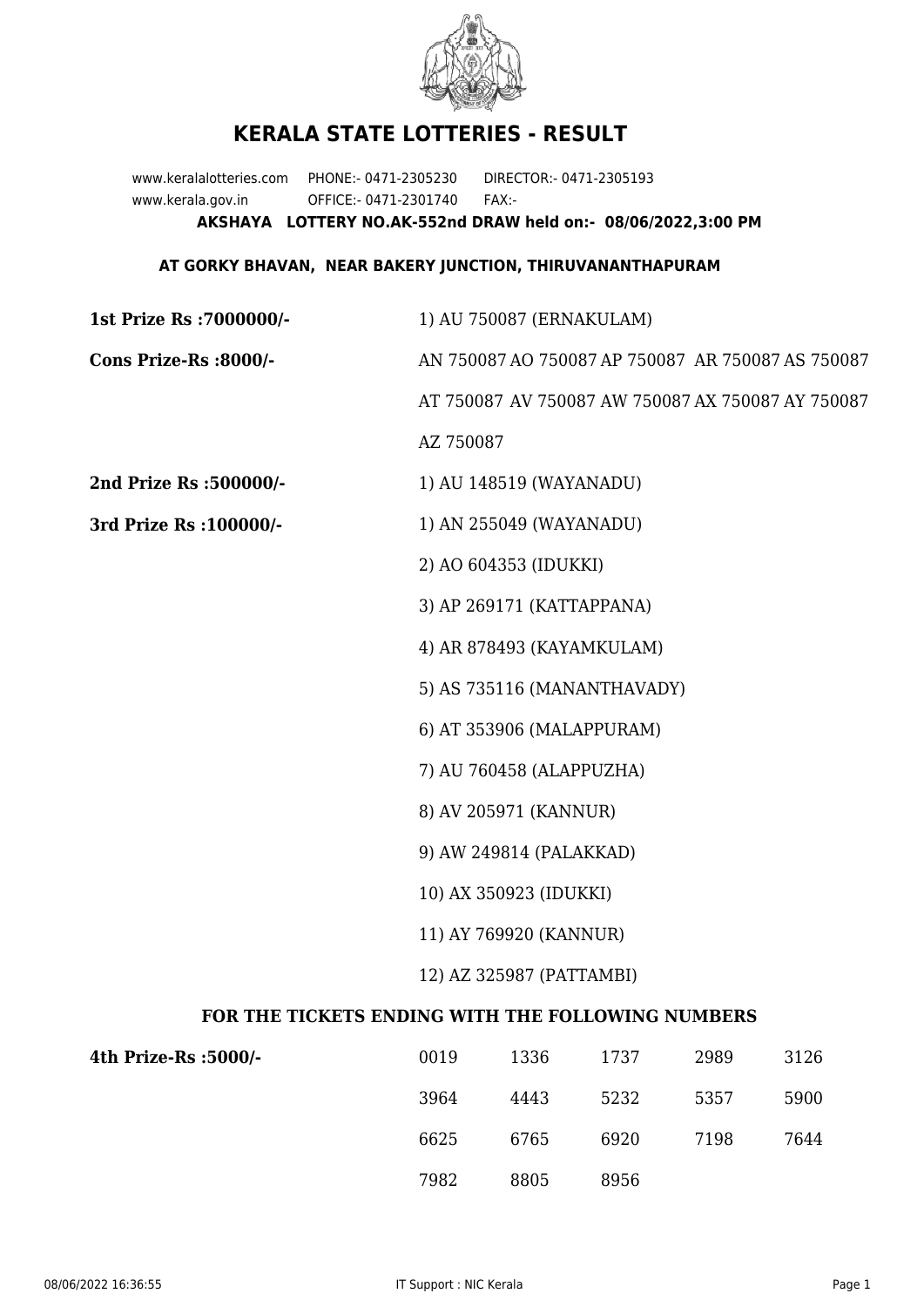| 5th Prize-Rs : 2000/- | 0634 | 1078 | 1937 | 2496 | 5855 |
|-----------------------|------|------|------|------|------|
|                       | 7119 | 9500 |      |      |      |
| 6th Prize-Rs : 1000/- | 0166 | 0303 | 0350 | 0493 | 0672 |
|                       | 0854 | 1232 | 1874 | 2057 | 2059 |
|                       | 2195 | 2954 | 3021 | 4275 | 4841 |
|                       | 5177 | 5197 | 6190 | 6810 | 7370 |
|                       | 7389 | 7718 | 7740 | 8186 | 8982 |
|                       | 9409 |      |      |      |      |
| 7th Prize-Rs : 500/-  | 0031 | 0100 | 0784 | 0812 | 0884 |
|                       | 1085 | 1547 | 1604 | 1684 | 1719 |
|                       | 1764 | 1788 | 1802 | 2079 | 2094 |
|                       | 2410 | 2434 | 2501 | 2560 | 2643 |
|                       | 2691 | 2853 | 3009 | 3024 | 3286 |
|                       | 3307 | 4187 | 4337 | 4391 | 4522 |
|                       | 4554 | 4854 | 5297 | 5584 | 5694 |
|                       | 5891 | 5902 | 5952 | 6132 | 6159 |
|                       | 6409 | 6580 | 6617 | 6674 | 6715 |
|                       | 6998 | 7130 | 7134 | 7150 | 7284 |
|                       | 7423 | 7621 | 7742 | 7748 | 7771 |
|                       | 7790 | 7832 | 7946 | 8190 | 8280 |
|                       | 8395 | 8564 | 8727 | 8744 | 8836 |
|                       | 8838 | 9089 | 9172 | 9182 | 9251 |
|                       | 9469 | 9612 |      |      |      |
| 8th Prize-Rs : 100/-  | 0045 | 0135 | 0250 | 0318 | 0429 |
|                       | 0556 | 0846 | 0849 | 0937 | 0938 |
|                       | 0966 | 1051 | 1395 | 1571 | 1730 |
|                       | 1797 | 1826 | 1947 | 2084 | 2185 |
|                       | 2205 | 2237 | 2609 | 2627 | 2671 |
|                       | 2679 | 2707 | 2708 | 2747 | 2874 |